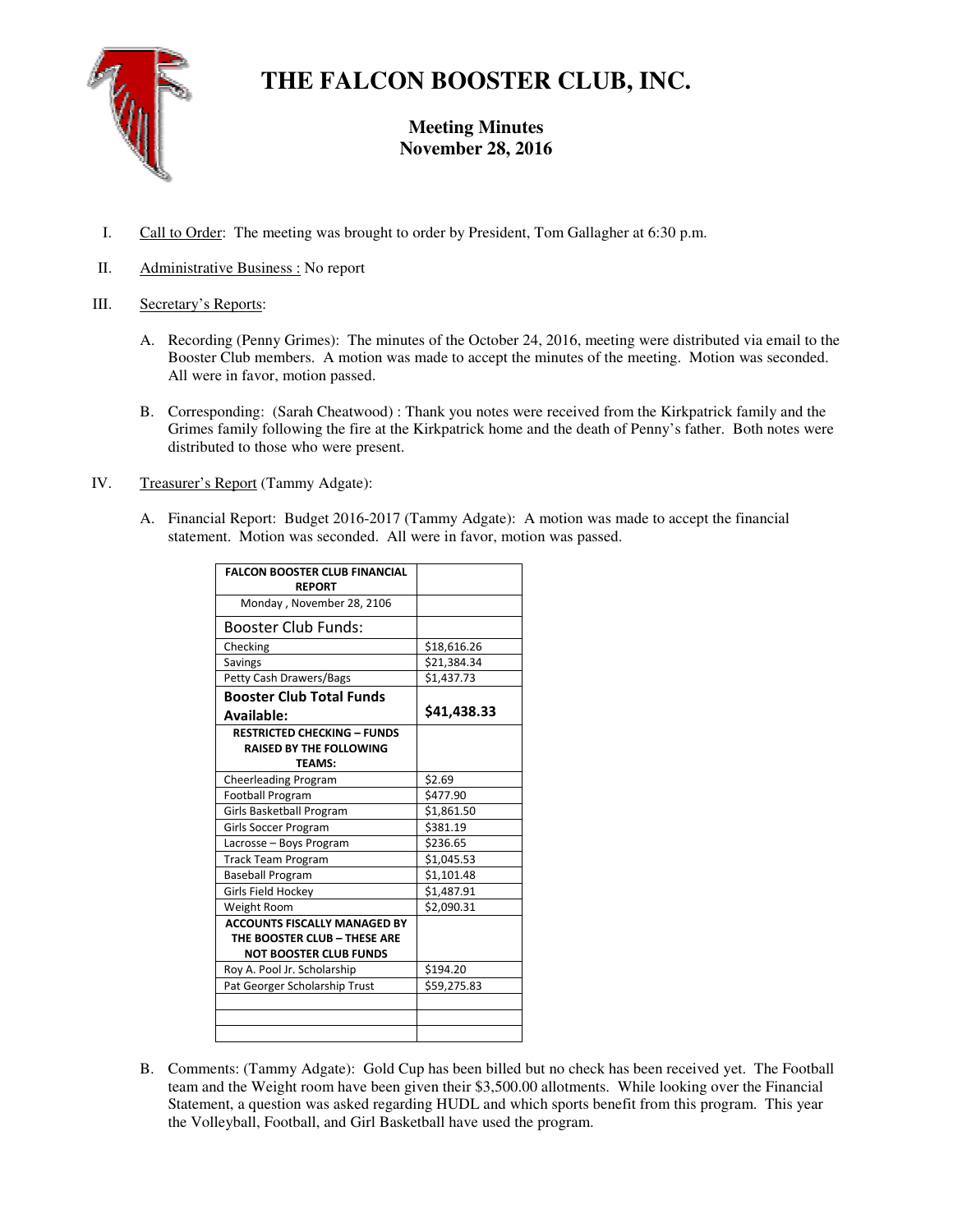### V. Committees:

- A. Committee Assignments 2016-2017 (Tom Gallagher) Still need coordinators for:
	- 1. Baseball
	- 2. Softball
	- 3. Boys Soccer

 Coach Holmes feels we may have some willing volunteers but we should wait for team cuts before making any decisions.

- B. Committee Reports:
	- 1. Membership (Mary Kay): Updated list was sent via email to Board Members. As of tonight's meeting we have 83 members and 20 Board members. 103 total members.
	- 2. 50/50 (Mary Kay): We had a goal of \$1,000.00 and that goal was met! We had 5 home games and we made \$285.00 at the last game. We hope to do the 50/50 raffles for the Liberty and Kettle Run basketball games.
- C. Concessions:
	- 1. Fall Sports Wrap-Up Football, Volleyball, Field Hockey (Sharion Rigney): In Football concession stand, we had a few cases of soda and Gatorade left. The grill has been cleaned and put away. Sharion will bring the left over candy to the basketball concession stand. We will need a new freezer. Our freezer went out before the Bird bowl and we had to throw out only a box of pretzels. We are in no hurry to purchase a new one. This can wait until next fall. We did make less at concessions this year but more money brought in at the gate, according to Mr. Holmes. All 3 homecoming games were on the same night and that may account for some loss of income this year.

Volleyball concessions were very slow. All items have been put away and are ready for Basketball to begin.

Field Hockey concessions did very well for their sport. They kept winning so they kept playing, bringing in more revenue.

2. Winter Sports – Basketball (Martha Janoskie): Concession is set up and ready for the season.

#### VI. Director of Student Activities:

A. Report (Mark Holmes, Athletic Director): The Fall season went very well. We had a very large turnout, with a nice number of  $9<sup>th</sup>$  graders. Thank you for those who helped with the Fall Sports Awards Night. We had a big group this year. Winter season has begun. Some teams are seeing large amounts of freshmen where other teams are seeing smaller turnouts. There seems to be a shift in attendance. Athletes today seem to be concentrating on one sport with travel team practice during the school off season.

### VII. Old Business:

- A. Meet the Coaches November 16, 2016 (Tom Gallagher): Mary Kay handed out applications and Ms. Gastley was there selling Spirit Wear. The crowd was reminded of team baskets and our \$10,000.00 Dinner/Dance.
- B. Falls Sports Awards Night November 21, 2016 (Mr. Holmes): Thank you for all that helped with this evening. A special thank you to Susan Hilleary and Melanie Brown for the beautiful flower arrangements, balloon bouquets and programs.
- C. 10K Dinner/Dance/Auction April 1, 2017 (Tom Gallagher):
	- 1. Savory Fare Jennifer has been contacted. Mary Kay will follow up with Jennifer for the proposal.
	- 2. Kay Finnerty DJ A suggestion was made to check and find out what it would cost to have a live band instead of a DJ this year. Melanie Brown will be checking with Mark Ott to find out how much he is charged for a band for his Softball fundraisers.
	- 3. Tickets Terry Shaw has ordered the tickets and they will be distributed at the January meeting.
	- 4. ABC License Mary Kay and Tammy are working on this.